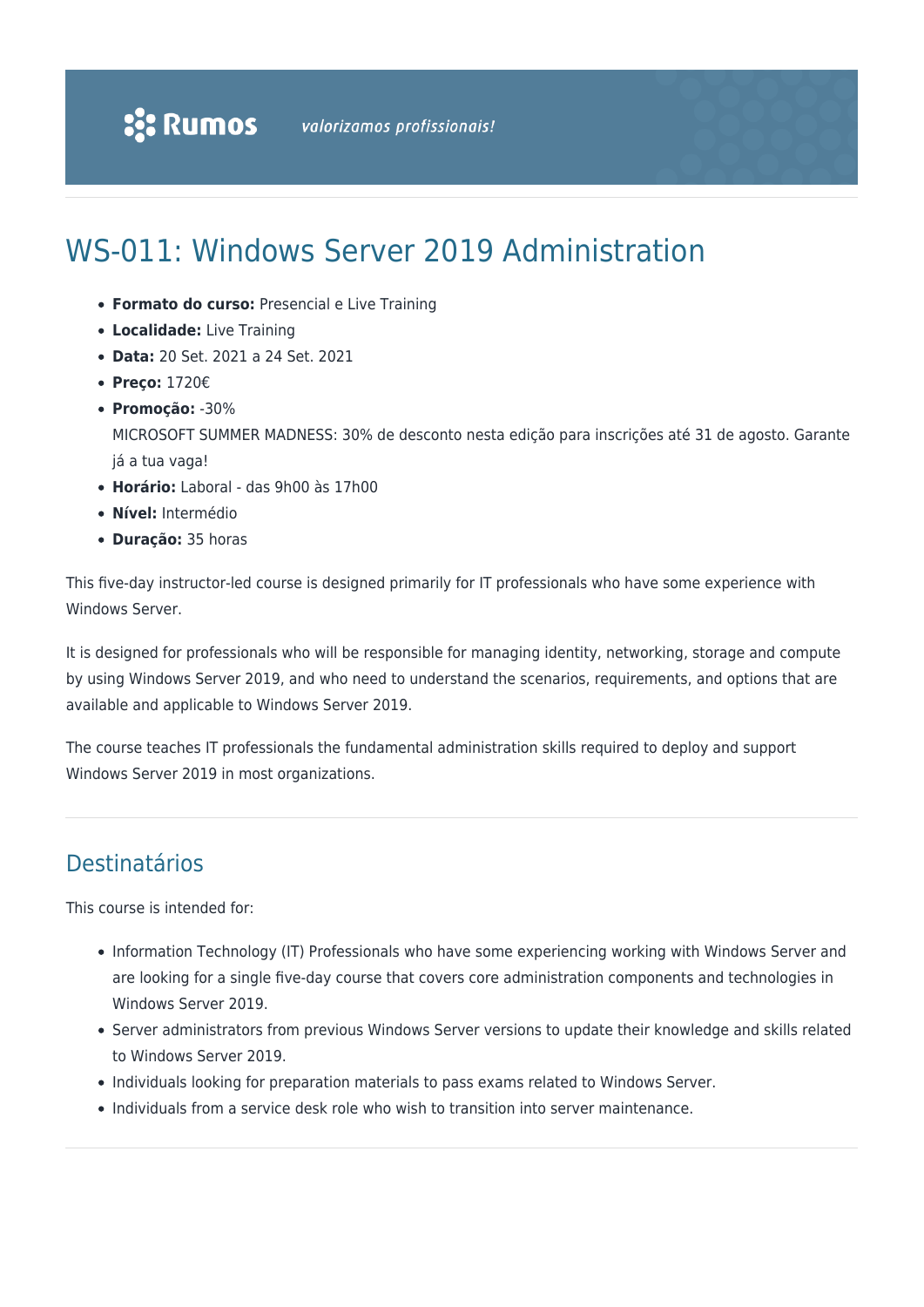## Pré-requisitos

- Some exposure to and experience with Active Directory Domain Services (AD DS) concepts and technologies in Windows Server 2012 or Windows Server 2016.
- Some exposure to and experience with Active Directory Domain Services (AD DS) concepts and technologies in Windows Server 2012 or Windows Server 2016.
- Experience and an understanding of core networking technologies such as IP addressing, name resolution, and Dynamic Host Configuration Protocol (DHCP).
- Experience working with and an understanding of Microsoft Hyper-V and basic server virtualization concepts.
- An awareness of basic security best practices.
- Experience working hands-on with Windows client operating systems such as Windows 8, Windows 8.1 or Windows 10.
- Basic experience with Windows PowerShell.

## **Objectivos**

- Use administrative techniques and tools in Windows Server 2019.
- Implement identity Services.
- Manage network infrastructure services.
- Configure file servers and storage.
- Manage virtual machines using Hyper-V virtualization and containers
- Implement high availability and disaster recovery solutions.
- Apply security features to protect critical resources.
- Configure Remote Desktop Services.
- Configure a virtual machine-based desktop infrastructure deployment.
- Implement remote access and web services.
- Implement service monitoring and performance monitoring, and apply troubleshooting.
- Perform upgrades and migration related to AD DS, and storage.

### Programa

#### **Windows Server Administration Overview**

This module describes how to distinguish different Windows Server 2019 editions and techniques for deployment, servicing and activation. The module also introduces Windows Server Core and compares it with the Desktop Experience version. The module describes tools and concepts for adminstering Windows Server, such as Windows Admin Center, PowerShell, and delegation of privileges.

#### Lessons

- Introducing Windows Server 2019
- Windows Server Core Overview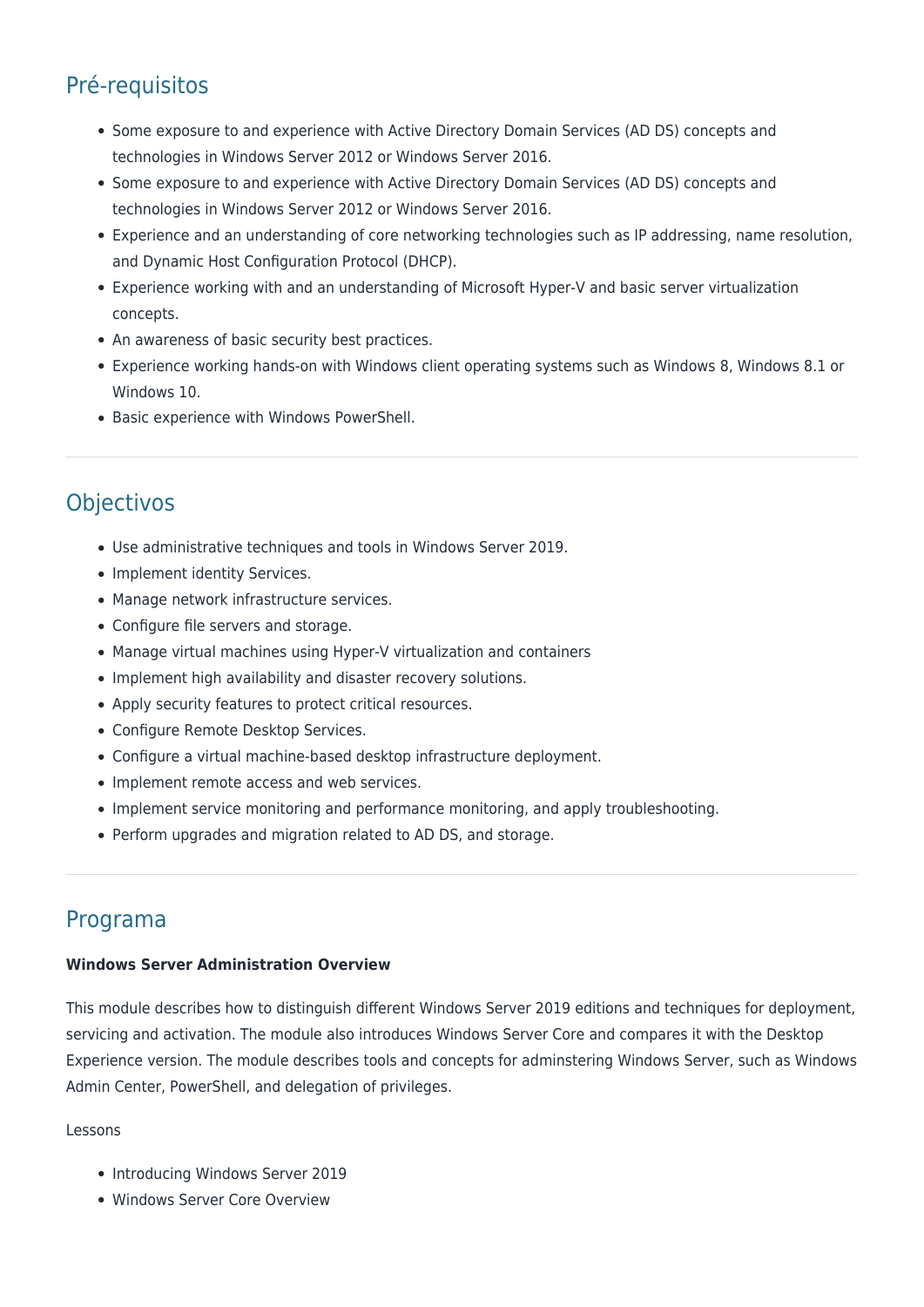Windows Server administration principles and tools overview

Lab : Deploying and configuring Windows Server

- Deploying and configuring Server Core
- Implementing and using remote server administration

After completing this module, students will be able to:

- Describe Windows Server as well as techniques for deployment, servicing and activation.
- Describe Windows Server Core, its specifics and ways to administer it.

#### **Identity Services in Windows Server**

This module introduces identity services and describes Active Directory Domain Services (AD DS) in a Windows Server environment. The module describes how to deploy domain controllers in AD DS, as well as the Azure Active Directory (AD) and the benefits of integrating Azure AD with AD DS. The module also covers Group Policy basics and how to configure group policy objects (GPOs) in a domain environment. Finally, the modules describes the role of Active Directory certificate services and certificate usage.

#### Lessons

- AD DS Overview
- Deploying Windows Server domain controllers
- Azure AD overview
- Implementing Group Policy
- Active Directory Certificate Services overview

Lab : Implementing Identity Services and Group Policy

- Deploying new domain controller on Server Core
- Configuring Group Policy
- Deploying and using certificate services
- Explain Group Policy basics and configure GPOs in a domain environment
- Describe the role of Active Directory certificate services and certificate usage

After completing this module, students will be able to:

- Describe AD DS in a Windows Server environment.
- Deploy domain controllers in AD DS.
- Describe Azure AD and benefits of integrating Azure AD with AD DS.

#### **Network Infrastructure services in Windows Server**

This module describes how to implement core network infrastructure services in Windows Server. The modules covers how to deploy, configure and manage DNS and IPAM. The modules also describes how to use Remote Access Services.

Lessons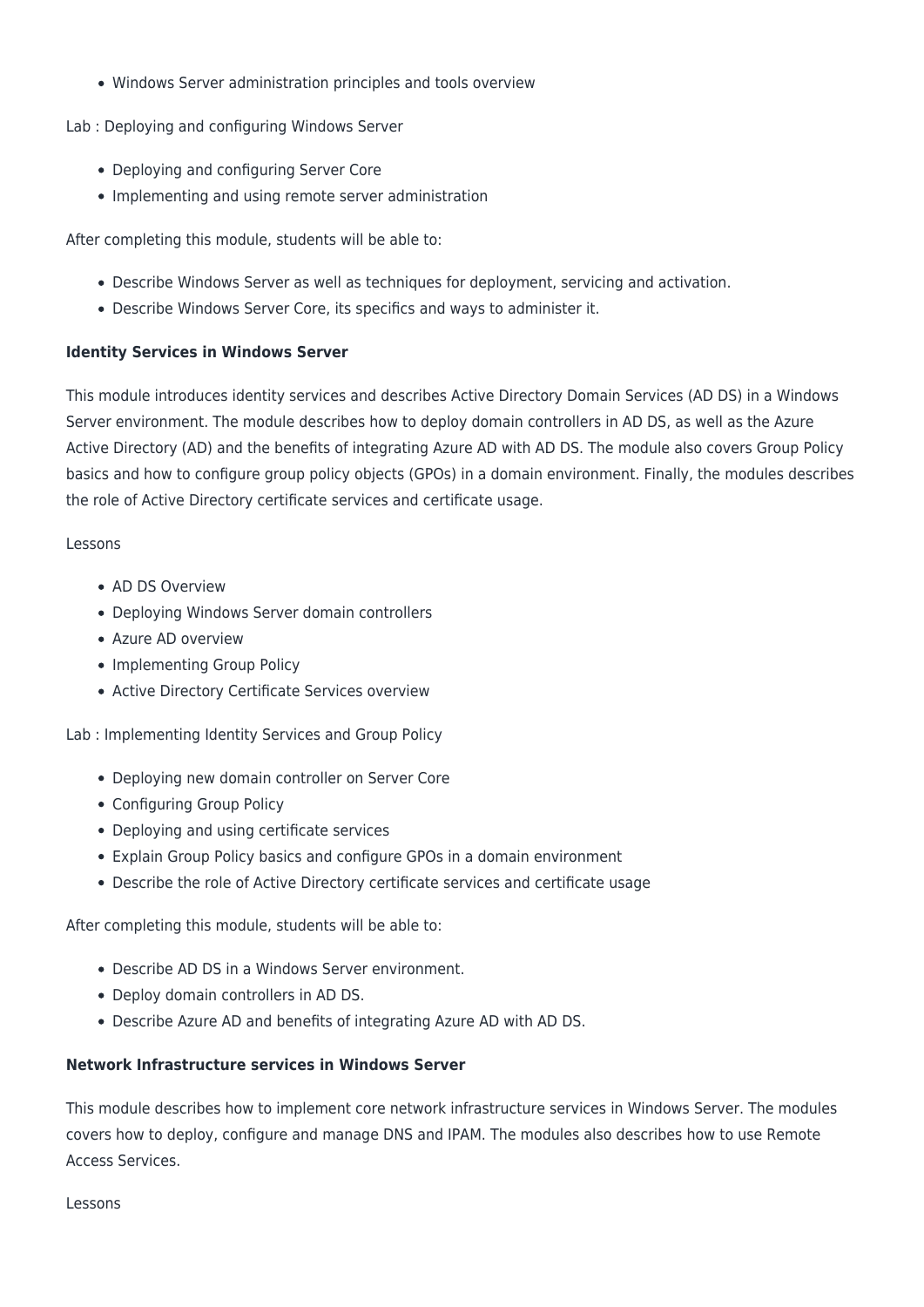- Deploying and managing DHCP
- Deploying and managing DNS service
- Deploying and managing IPAM
- Remote Access Services in Windows Server

Lab : Implementing and configuring network infrastructure services in Windows Server

- Deploying and configuring DHCP
- Deploying and configuring DNS
- Implementing Web Application Proxy

After completing this module, students will be able to:

- Describe, deploy and configure DHCP service.
- Deploy, configure and manage DNS.
- Describe, deploy and manage IPAM.

#### **File Servers and Storage management in Windows Server**

This modules describes how to configure file servers and storage in Windows Server. The module covers file sharing and deployment of Storage Spaces technology. The module describes how to implement data deduplication, iSCSI based storage in Windows Server, and finally, how to deploy DFS.

#### Lessons

- Volumes and File Systems in Windows Server
- Implementing sharing in Windows Server
- Implementing Storage Spaces in Windows Server
- Implementing Data Deduplication
- Implementing iSCSI
- Deploying Distributed File System

Lab : Implementing storage solutions in Windows Server

- Implementing Data Deduplication
- Configuring iSCSI storage
- Configuring redundant storage spaces
- Implementing Storage Spaces Direct

After completing this module, students will be able to:

- Implement sharing in Windows Server
- Deploy Storage Spaces technology
- Implement the data deduplication feature
- Implement iSCSI based storage
- Deploy and manage Distributed File System (DFS)

#### **Hyper-V virtualization and containers in Windows Server**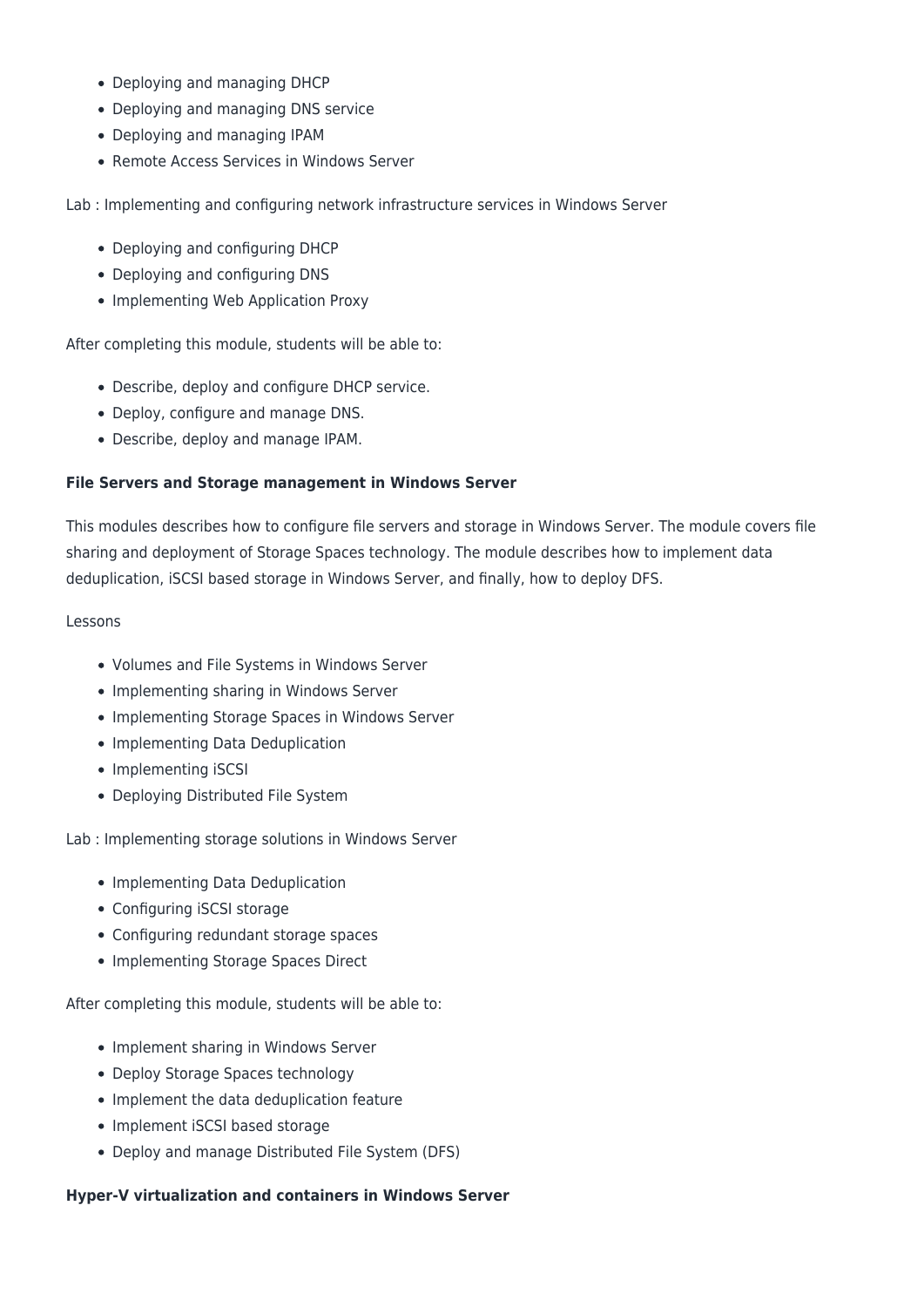This modules describes how to implement and configure Hyper-V VMs and containers. The module covers key features of Hyper-V in Windows Server, describes VM settings, and how to configure VMs in Hyper-V. The module also covers security technologies used with virtualization, such as shielded VMs, Host Guardian Service, admintrusted and TPM-trusted attestation, and KPS.

#### Lessons

- Hyper-V in Windows Server
- Configuring VMs
- Securing virtualization in Windows Server
- Containers in Windows Server
- Overview of Kubernetes

Lab : Implementing and configuring virtualization in Windows Server

- Creating and configuring VMs
- Installing and configuring containers

After completing this module, students will be able to:

- Describe the key features of Hyper-V in Windows Server.
- Describe VM settings and deploy and configure VMs in Hyper-V.
- Explain the use of security technologies for virtualization.
- Describe and deploy containers in Windows Server.
- Explain the use of Kubernetes on Windows.

#### **High Availablity in Windows Server**

This module describes current high availability technologies in Windows Server. The module describes failover clustering and considerations for implementing it, and how to create and configure failover clustering. The module also explains stretch clusters and options for achieving high availability with Hyper-V VMs.

#### Lessons

- Planning for failover clustering implementation
- Creating and configuring failover cluster
- Overview of stretch clusters
- High availability and disaster recovery solutions with Hyper-V VMs

Lab : Implementing failover clustering

- Configuring storage and creating a cluster
- Deploying and configuring a highly available file server
- Validating the deployment of the highly available file server

After completing this module, students will be able to:

- Describe failover clustering and the considerations for implementing it.
- Create and configure failover clusters.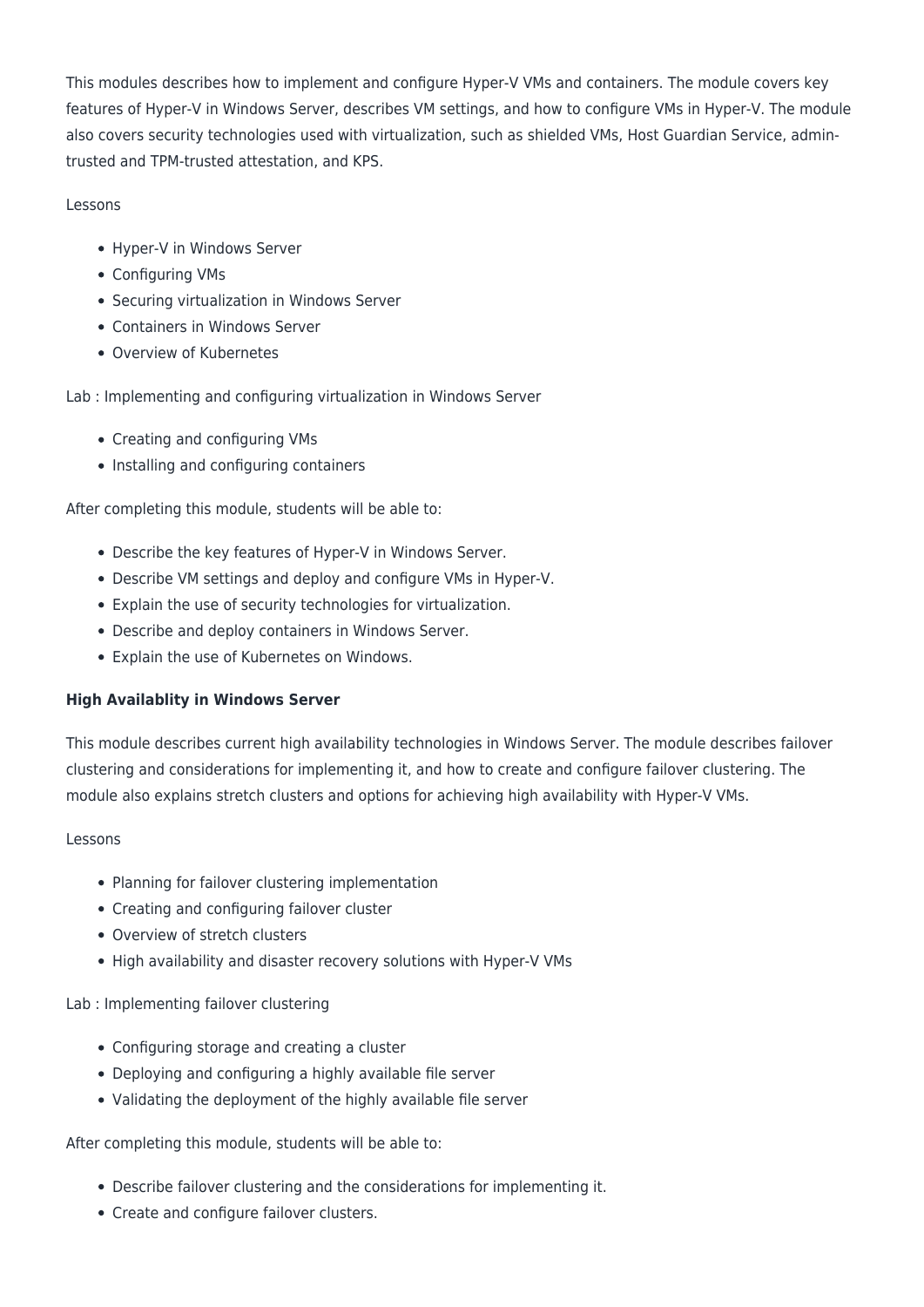- Describe stretch clusters.
- Describe options to achieve high availability with Hyper-V VMs.

#### **Disaster recovery in Windows Server**

This module describes disaster recovery technologies in Windows Server and how to implement them. The module covers how to configure and use Hyper-V Replica and describes Azure Site Recovery. The module also covers how to implement Windows Server backup and describes the Azure Backup service.

Lessons

- Hyper-V Replica
- Backup and restore infrastructure in Windows Server

Lab : Implementing Hyper-V Replica and Windows Server Backup

- Implementing Hyper-V Replica
- Implementing backup and restore with Windows Server Backup

After completing this module, students will be able to:

- Describe and implement Hyper-V Replica.
- Describe Azure Site Recovery.
- Describe and implement Windows Server backup.
- Describe the Azure Backup service.

#### **Windows Server security**

This module describes Windows Server security features and how to implement them. The module covers credentials used in Windows Server and explains how to implement privileged access protection. In addition to describing methods and technologies for hardening Windows Server security, the module explains how to configure Just Enough Administration (JEA) and how to secure SMB traffic. Finally, the module covers Windows Update, its deployment and management options.

#### Lessons

- Credentials and privileged access protection
- Hardening Windows Server
- IEA in Windows Server
- Securing and analyzing SMB traffic
- Windows Server update management

Lab : Configuring security in Windows Server

- Configuring Windows Defender Credential Guard
- Locating problematic accounts
- Implementing LAPS

After completing this module, students will be able to: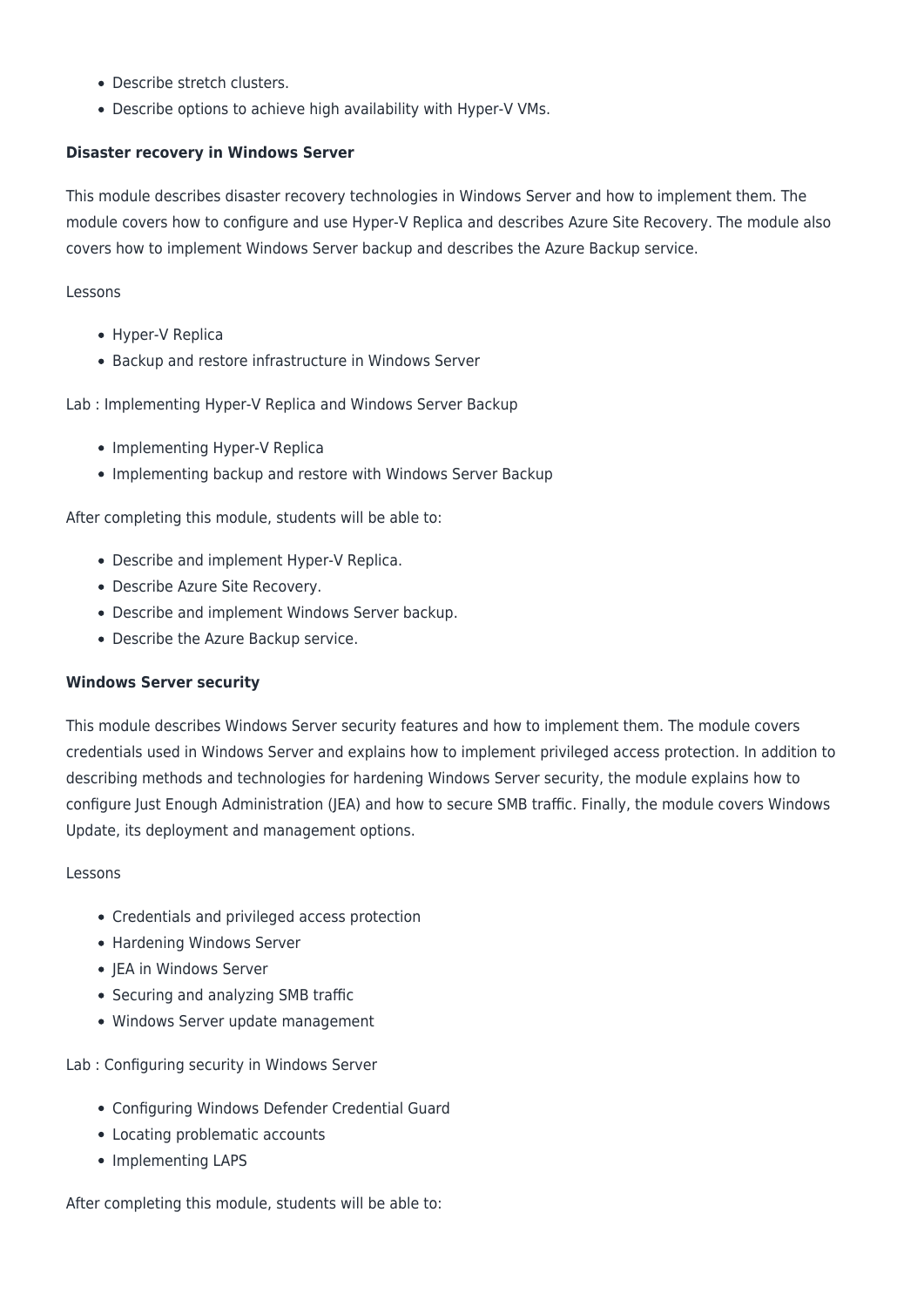- Describe credentials used in Windows Server.
- Explain how to implement privileged access protection.
- Describe methods and technologies to harden security in Windows Server.
- Describe and configure Just Enough Administration (JEA).
- Secure SMB traffic in Windows Server.
- Describe Windows Update and its deployment and management options.

#### **RDS in Windows Server**

This module describes key Remote Desktop Protocol (RDP) and Virtual Desktop Infrastructure (VDI) features in Windows Server. The modules covers how to deploy session-based desktops and describes personal and poled virtual desktops.

#### Lessons

- Overview of RDS
- Configuring a session-based desktop deployment
- Overview of personal and pooled virtual desktops

#### Lab : Implementing RDS in Windows Server

- Implementing RDS
- Configuring Session Collection Settings and using RDC
- Configuring a virtual desktop template

After completing this module, students will be able to:

- Describe Remote Desktop Services (RDS) in Windows Server.
- Describe and deploy session-based desktops.
- Describe personal and pooled virtual desktops.

#### **Remote access and web services in Windows Server**

This module describes how to implement virtual private networks (VPNs), Network Policy Server (NPS), and Microsoft Internet Information Services (IIS). The module describes Always On VPN functionality, as well as how to configure NPS and Web Server (IIS) in Windows Server.

#### Lessons

- Implementing VPNs
- Implementing Always On VPN
- Implementing NPS
- Implementing Web Server in Windows Server

#### Lab : Deploying network workloads

- Implementing VPN in Windows Server
- Deploying and Configuring Web Server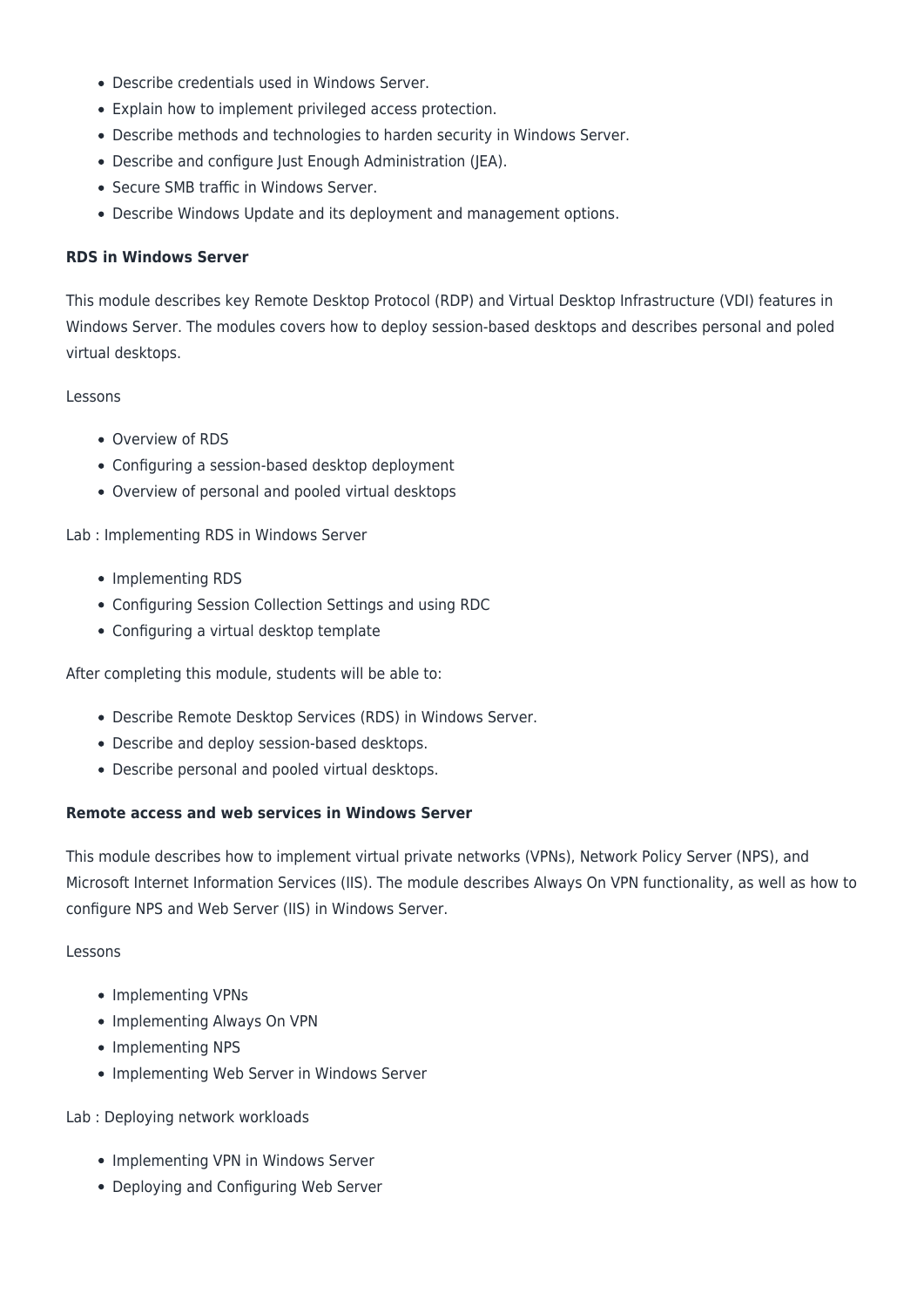After completing this module, students will be able to:

- Describe VPN options in Windows Server.
- Describe Always On VPN functionality.
- Describe and configure NPS.
- Describe and configure Web Server (IIS).

#### **Server and performance monitoring in Windows Server**

This module describes how to implement service and performance monitoring, and apply troubleshooting in Windows Server. The module highlights monitoring tools and describes how to monitor performance, including event logging and how to perform event logging monitoring for troubleshooting purposes.

#### Lessons

- Overview of Windows Server monitoring tools
- Using Performance Monitor
- Monitoring event logs for troubleshooting

Lab : Monitoring and troubleshooting Windows Server

- Establishing a performance baseline
- Identifying the source of a performance problem
- Identifying the source of a performance problem

Identifying the source of a performance problem

- Describe monitoring tools in Windows Server.
- Describe performance monitoring and use it in Windows Server.
- Describe event logging and perform event logging monitoring for troubleshooting purposes.

#### **Upgrade and migration in Windows Server**

This module describes how to perform upgrades and migrations for AD DS, Storage, and Windows Server. The module covers tools to use for AD DS migration. The module also covers the Storage Migration Service, and finally, Windows Server migration tools and usage scenarios.

#### Lessons

- AD DS migration
- Storage Migration Service
- Windows Server migration tools

#### Lab : Migrating Server workloads

• Implementing Storage Migration Service

After completing this module, students will be able to:

Describe tools to use for AD DS migration.